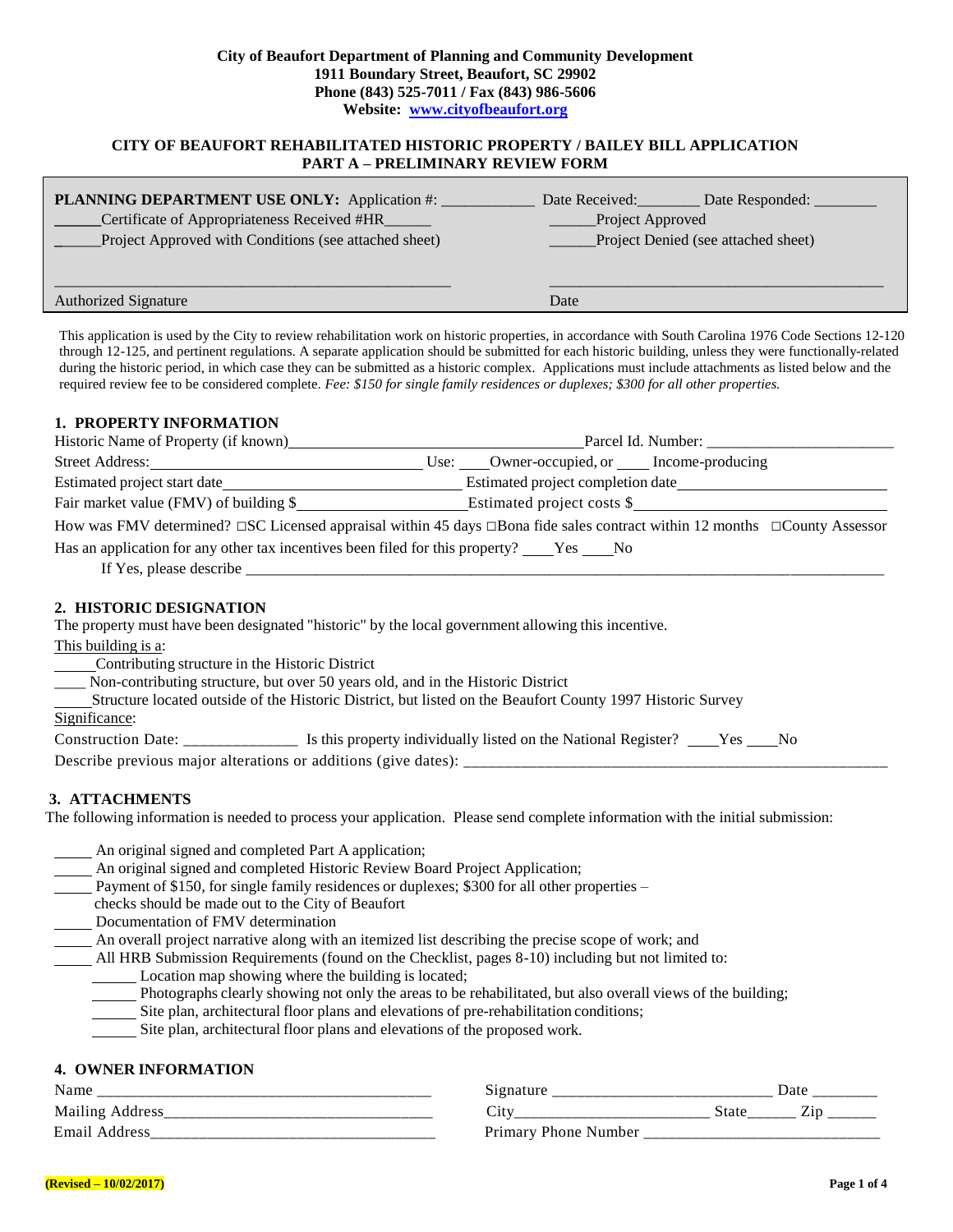# **CITY OF BEAUFORT REHABILITATED HISTORIC PROPERTY / BAILEY BILL APPLICATION PART A – PRELIMINARY REVIEW FORM**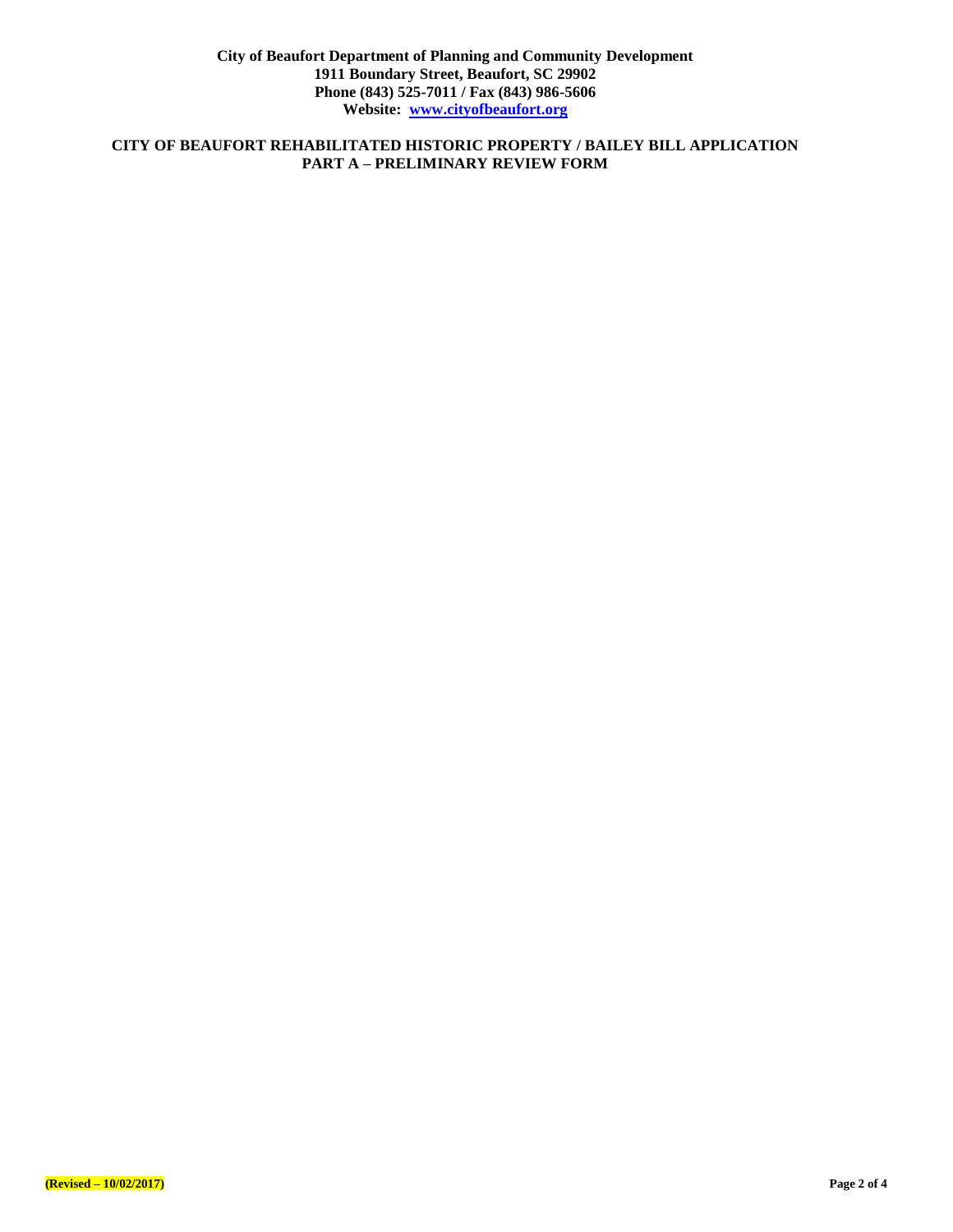# **CITY OF BEAUFORT REHABILITATED HISTORIC PROPERTY / BAILEY BILL APPLICATION PART A – PRELIMINARY REVIEW FORM**

## **5. DESCRIPTION OF PROPOSED WORK**

In addition to a separate narrative and itemized project list, use the spaces below to describe the proposed work in detail. Architectural elements would include items such as: roof; exterior brick or siding; porches; exterior elevations; windows; doors; site/landscape features; entrance hall; main stair; parlors; fireplaces/mantles; floors/walls/ceilings; mechanical/ electrical/plumbing; etc. If an application has been submitted for any state or federal preservation Tax Credits, you may use a copy of the description of the proposed work from the state or federal forms for this section, but your submittal must still include the information in sections 1 through 4.

(Please feel free to make copies of this sheet. Use as many spaces as necessary to fully describe your project.)

| Approximate age: ___original____added; if added ____date<br>___Interior ____ Exterior; Location: N S E W<br>Describe feature and its condition: | Describe work and impact on feature |
|-------------------------------------------------------------------------------------------------------------------------------------------------|-------------------------------------|
| Photograph No. ________ Drawing No. _________                                                                                                   |                                     |
| Approximate age: ___original___added; if added ____ date<br>___Interior ____ Exterior; Location: N S E W<br>Describe feature and its condition: | Describe work and impact on feature |
| Photograph No. _________ Drawing No. ___________                                                                                                |                                     |
| Approximate age: ___original___added; if added ____date<br>___Interior ____ Exterior; Location: N S E W<br>Describe feature and its condition:  | Describe work and impact on feature |
| Photograph No. _________ Drawing No. _____________                                                                                              |                                     |
| Approximate age: ___original___added; if added ___date<br>___Interior ____ Exterior; Location: N S E W<br>Describe feature and its condition:   | Describe work and impact on feature |
| Photograph No. ________ Drawing No. ____________                                                                                                |                                     |